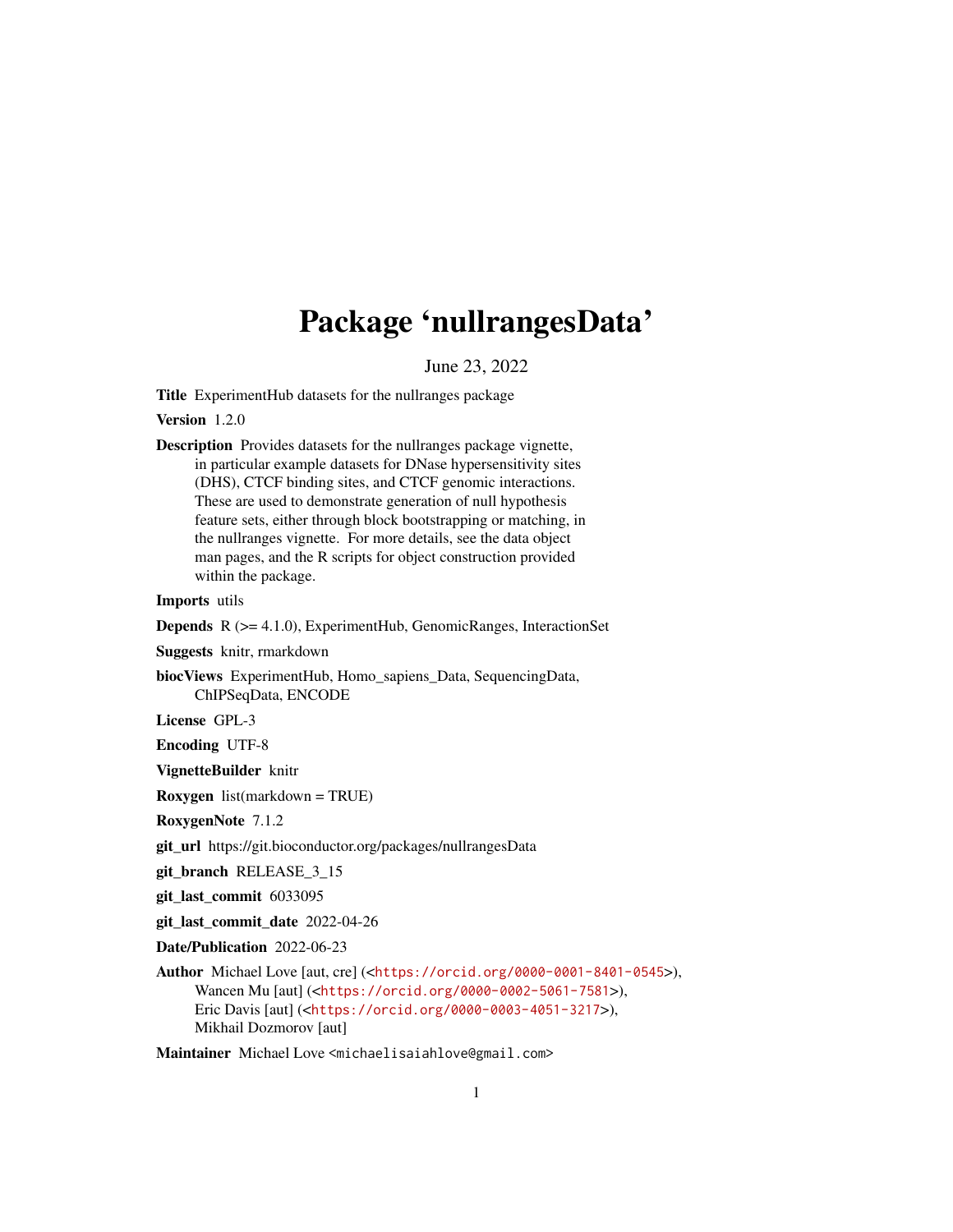### <span id="page-1-0"></span>R topics documented:

| Index |  |
|-------|--|

| DHSA549Hg38 | DNase hypersensitivity (DHS) peaks in A549 cell example data, lifted |
|-------------|----------------------------------------------------------------------|
|             | to hg38                                                              |

#### Description

An example dataset containing narrowPeak file from ENCODE. Retrieve record with object[["AH22505"]] on Annotation Hub. Construction script is in 'inst/script/DHSA549Hg38.R'. Function returns a GRanges object with metadata score, signal value, p/q value and peak.

#### Examples

```
dhs <- DHSA549Hg38()
dhs
```
hg19\_10kb\_bins *10Kb bins from hg19 with GM12878 metadata annotation features*

#### Description

10Kb bins were tiled across hg19 and annotated with CTCF and DNase site features from GM12878. Feature annotations for each bin include 1) the number of CTCF sites, 2) the CTCF signal strength (from peak calls), 3) the number of DNase sites, 4) the DNase signal strength (from signal tracks), and finally 5) the presence/absence of a loop to any other bin. Function returns a GRanges object with covariate metadata

#### Examples

```
bins <- hg19_10kb_bins()
bins
```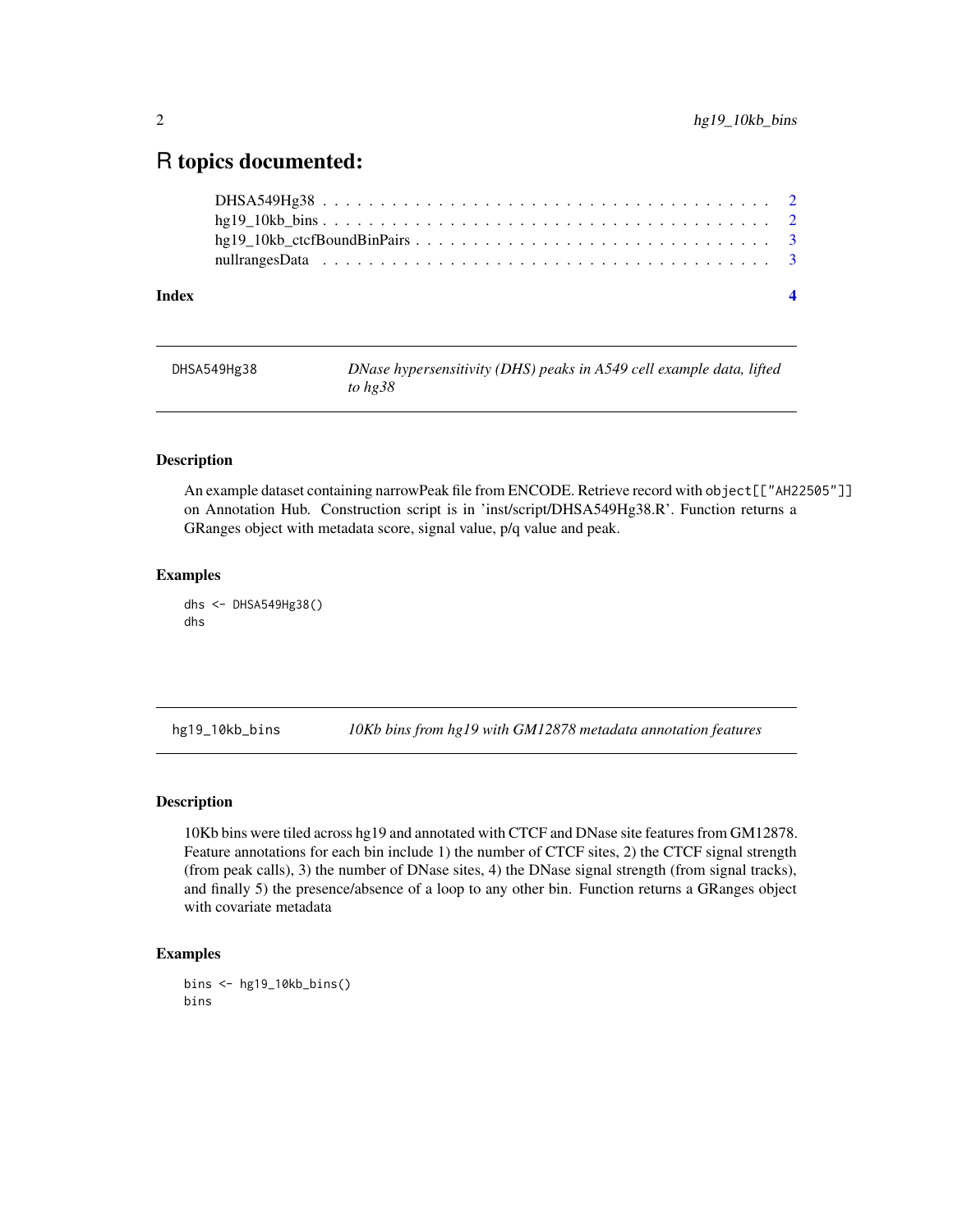<span id="page-2-0"></span>hg19\_10kb\_ctcfBoundBinPairs

*CTCF-bound 10Kb paired genomic interactions*

#### Description

10Kb bins were tiled across hg19 then subset by those which contained CTCF sites. All pairs of CTCF-bound 10Kb bins were generated and annotated with feature overlaps from GM12878. Feature annotations include 1) presence/absence of a loop between bin-pairs, 2) the total CTCF signal from both bin-pairs, 3) the number of CTCF sites from both bin-pairs, 4) the distance between bin-pairs, and finally 4) whether a convergent set of CTCF sites exists between bin-pairs. Function returns a GInteractions object with covariate metadata

#### Examples

binPairs <- hg19\_10kb\_ctcfBoundBinPairs() binPairs

nullrangesData *ExperimentHub datasets for the nullranges package*

#### Description

DNase hypersensitivity sites (DHS), CTCF binding sites, and CTCF genomic interactions for demonstration of functions in the nullranges package.

#### Examples

```
suppressPackageStartupMessages(library(GenomicRanges))
dhs <- DHSA549Hg38()
dhs
```